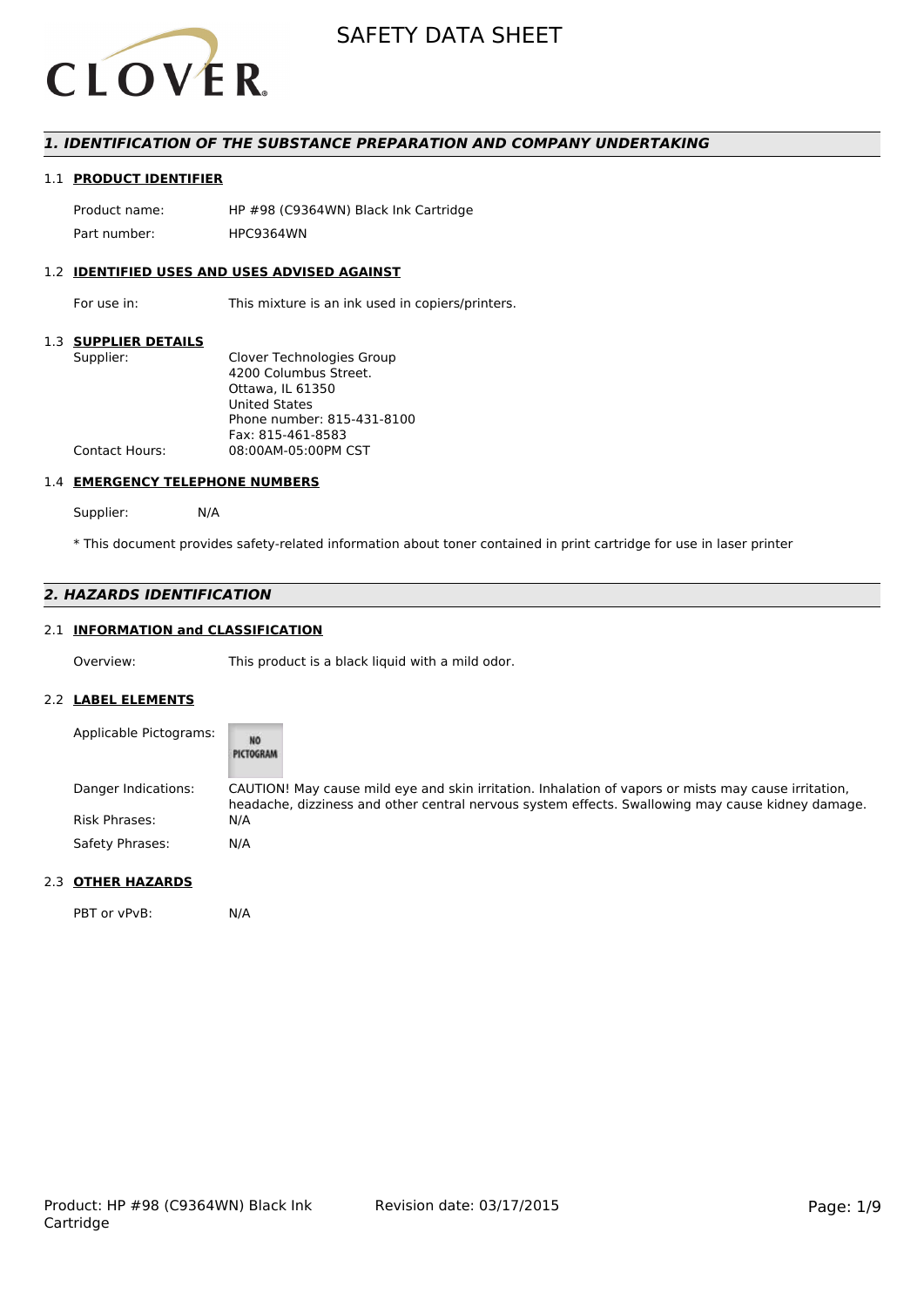# **CLOVER**

# *3. COMPOSITION / INFORMATION ON INGREDIENTS*

| Ingredients    | <b>CAS number</b> | Weight % | <b>OSHA</b><br><b>PEL</b> | ACGIH<br>TLV | Other |
|----------------|-------------------|----------|---------------------------|--------------|-------|
| 2-Pyrrolidone  | 616-45-5          | $5 - 15$ |                           |              |       |
| Diol           | STS108            | 1-10     |                           |              |       |
| Glycol Solvent | STS111            | 1-10     |                           |              |       |

The Full Text for all R-Phrases are Displayed in Section 16

## **COMPOSITION COMMENTS**

The Data Shown is in accordance with the latest Directives.

This section provides composition information for the toner powder contained in specially designed container inside of the print cartridge.

| <i><b>4. FIRST-AID MEASURES</b></i> |  |
|-------------------------------------|--|
|-------------------------------------|--|

# 4.1 **FIRST AID MEASURES**

# 4.1.1 **FIRST AID INSTRUCTIONS BY RELEVANT ROUTES OF EXPOSURE**

| Inhalation:   | Remove victim to fresh air. If breathing has stopped, give artificial respiration. If breathing is                                                                                                                                                                                                     |
|---------------|--------------------------------------------------------------------------------------------------------------------------------------------------------------------------------------------------------------------------------------------------------------------------------------------------------|
|               | difficult have qualified personnel administer oxygen. Get medical attention.                                                                                                                                                                                                                           |
| Eye contact:  | Flush eyes with water while lifting the upper and lower lids. Get medical attention if irritation<br>persists.                                                                                                                                                                                         |
| Skin contact: | Remove contaminated clothing. Wash contact area thoroughly with soap and water. Get medical<br>attention if irritation develops and persists. Launder contaminated clothing before reuse.                                                                                                              |
| Ingestion:    | Call a poison control center or doctor immediately for treatment advice. If conscious, give one 8<br>ounce glass of water to dilute. DO NOT induce vomiting unless directed by medical personnel. Do<br>not give anything by mouth to or induce vomiting in a person who is unconscious or convulsing. |

## 4.1.2 **ADDITIONAL FIRST AID INFORMATION**

Additional first aid information: N/A Immediate Medical Attention Required: N/A

# 4.2 **SYMPTOMS AND EFFECTS**

Acute Symptoms from Exposure: N/A Delayed Symptoms from Exposure: N/A

# 4.3 **IMMEDIATE SPECIAL TREATMENT OR EQUIPMENT REQUIRED**

N/A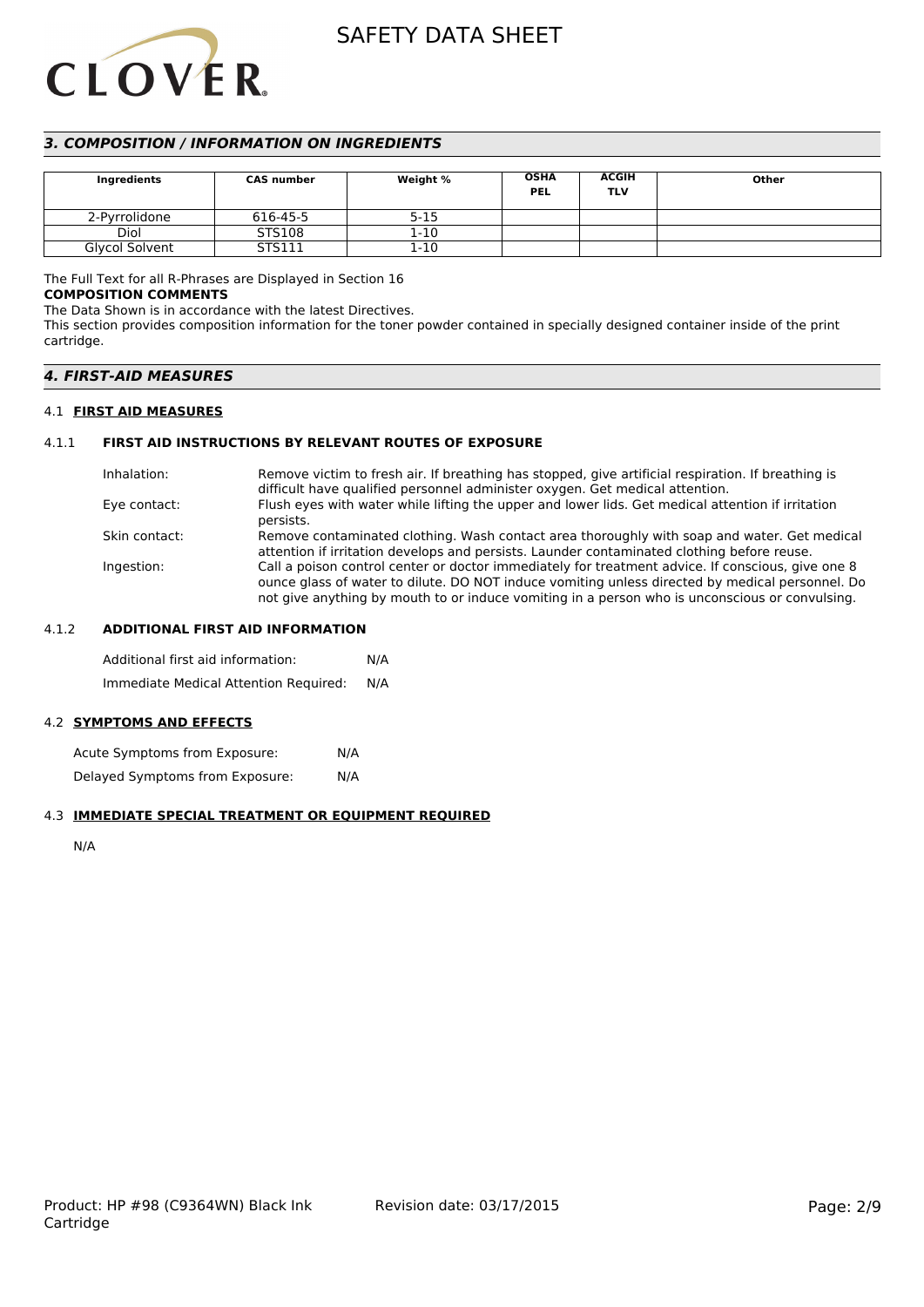

# *5. FIRE-FIGHTING MEASURES*

#### 5.1 **EXTINGUISHING MEDIA**

Recommended Extinguishing Media: Use media appropriate to the surrounding fire. Extinguishing Media Not to be Used: None known.

### 5.2 **SPECIAL HAZARD**

Unusual Fire/Explosion Hazards: None known. Extinguishing Media Not to be Used: None known.

#### 5.3 **ADVICE FOR FIRE FIGHTERS**

Avoid inhalation of smoke. Wear protective cloting an wear self-contained breathing apparatus

#### *6. ACCIDENTAL RELEASE MEASURES*

#### 6.1 **PERSONAL PRECAUTIONS, PROTECTIVE EQUIPMENT AND EMERGENCY PROCEDURES**

#### 6.1.1 **PRECAUTIONS FOR NON-EMERGENCY PERSONNEL**

PERSONAL PROTECTIVE EQUIPMENT: Select in accordance with OSHA 1910.134 and good Industrial Hygiene practice. PROTECTIVE CLOTHING: Use personal protective equipment to minimize exposure to skin and eye.

#### 6.1.2 **ADDITIONAL FIRST AID INFORMATION**

Avoid contact with eyes, skin and clothing. Avoid breathing vapors. Use with adequate ventilation. Remove and launder contaminated clothing before re-use. Wash thoroughly after handling and before eating, drinking, smoking or using toilet facilities.

#### 6.1.3 **PERSONAL PROTECTION**

Wear personal protective equipment as described in Section 8.

#### 6.2 **ENVIRONMENTAL PRECAUTIONS**

Regulatory Information: Keep product out of sewers and watercourses.

#### 6.3 **METHODS AND MATERIAL FOR CONTAINMENT AND CLEANUP**

Spill or Leak Cleanup Procedures: Wear appropriate protective clothing as described in Section 6.1.1. Dike spill and absorb with inert material. Collect into closable containers for proper disposal. Flush area with plenty of water. Report spill as required by local and federal regulations.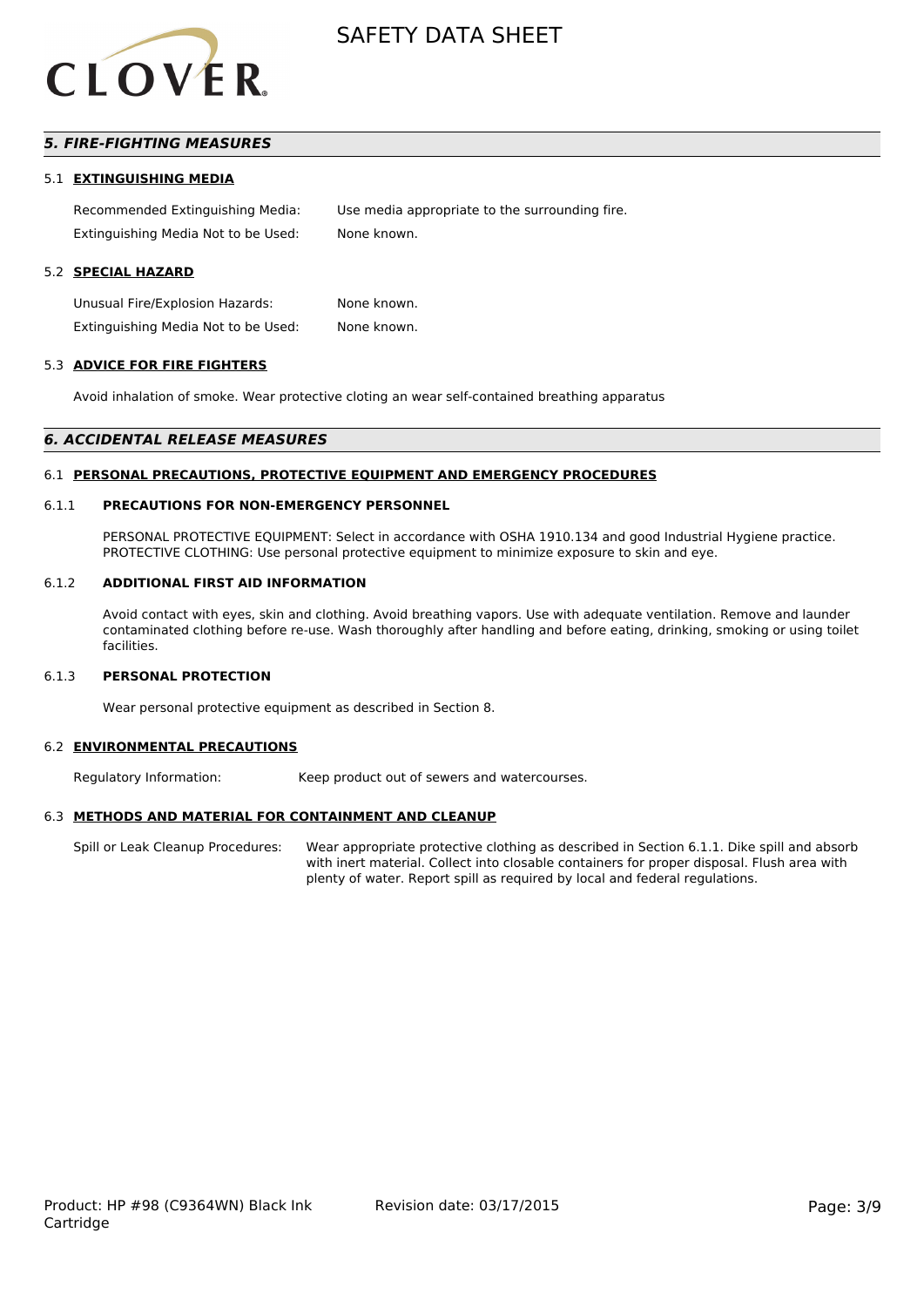

## *7. HANDLING AND STORAGE*

#### 7.1 **PRECAUTIONS FOR SAFE HANDLING**

Recommendations for Handling: No special precautions when used as intended. Keep containers closed, avoid creating dust. Keep away from ignition sources. Advice on General Hygiene: Never eat, drink or smoke in work areas. Practice good personal hygiene after using this material, especially before eating, drinking, smoking, using the restroom, or applying cosmetics.

#### 7.2 **CONDITIONS FOR SAFE STORAGE**

Avoid high temperatures, >100°F/32°C

#### 7.3 **SPECIFIC END USES**

Printing devices

#### *8. EXPOSURE CONTROLS/PERSONAL PROTECTION*

#### 8.1 **CONTROL PARAMETERS**

The best protection is to enclose operations and/or provide local exhaust ventilation at the site of chemical release in order to maintain airborne concentrations of the product below OSHA PELs (See Section 2). Local exhaust ventilation is preferred because it prevents contaminant dispersion into the work area by controlling it at its source.

#### 8.2 **EXPOSURE CONTROLS**

#### **Respiratory protection:**

IMPROPER USE OF RESPIRATORS IS DANGEROUS. Seek professional advice prior to respirator selection and use. Follow OSHA respirator regulations (29 CFR 1910.134 and 1910.137) and, if necessary, wear a NIOSH approved respirator. Select respirator based on its suitability to provide adequate worker protection for given work conditions, levels of airborne contamination, and sufficient levels of oxygen.

#### **Eye/Face Protection:**

Contact lenses are not eye protective devices. Appropriate eye protection must be worn instead of, or in conjunction with contact lenses.

#### **Hand/Skin Protection:**

For emergency or non-routine operations (cleaning spills, reactor vessels, or storage tanks), wear an SCBA. WARNING! Air purifying respirators do not protect worker in oxygen deficient atmospheres.

#### **Additional Protection:**

N/A

#### **Protective Clothing and Equipment:**

Wear chemically protective gloves, boots, aprons, and gauntlets to prevent prolonged or repeated skin contact. Wear splashproof chemical goggles and face shield when working with liquid, unless full face piece respiratory protection is worn.

#### **Safety Stations:**

Make emergency eyewash stations, safety/quick-drench showers, and washing facilities available in work area.

#### **Contaminated Equipment:**

Separate contaminated work clothes from street clothes. Launder before reuse. Remove material from your shoes and clean personal protective equipment. Never take home contaminated clothing.

#### **Comments:**

Never eat, drink or smoke in work areas. Practice good personal hygiene after using this material, especially before eating, drinking, smoking, using the restroom, or applying cosmetics.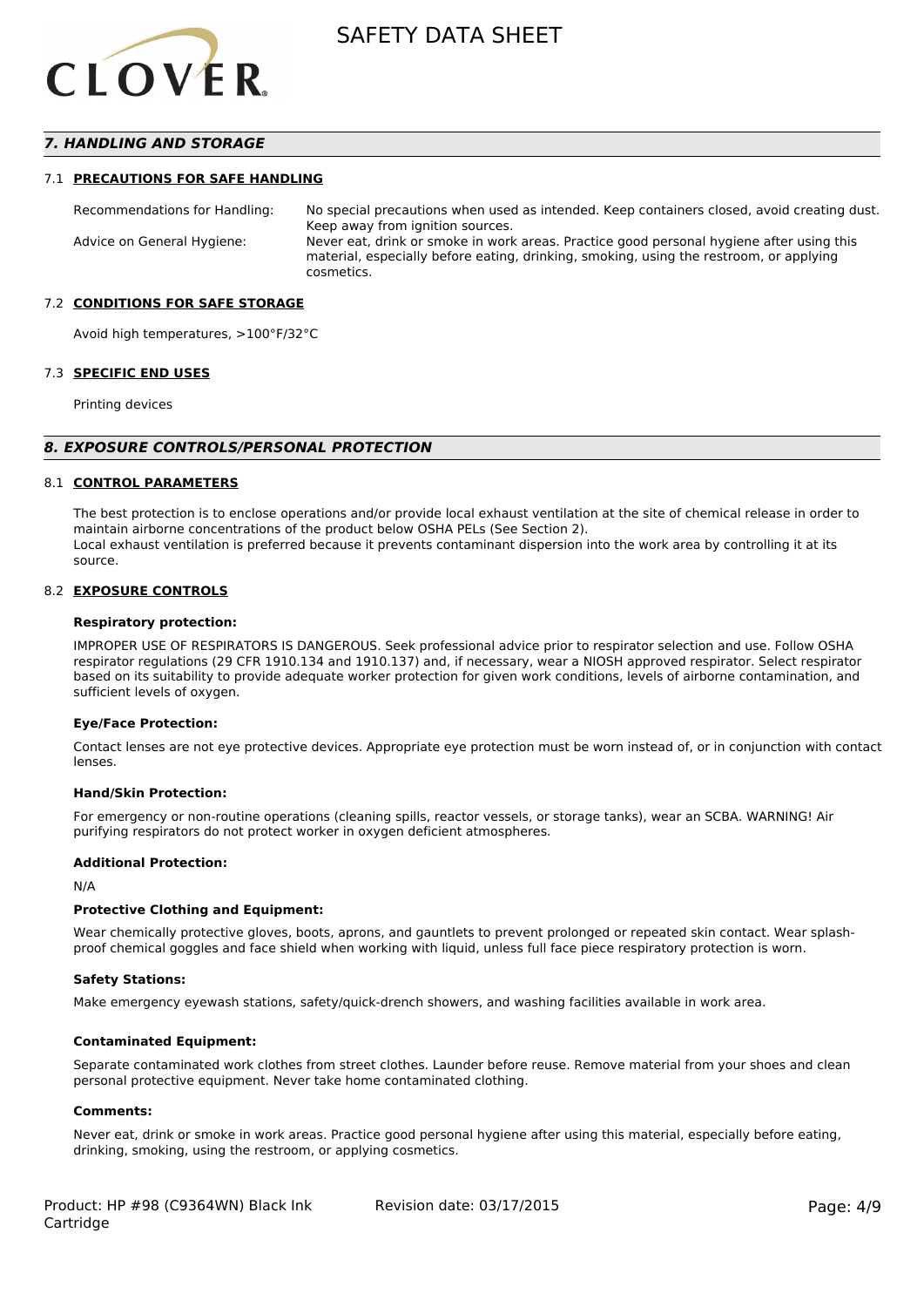

# *9. PHYSICAL AND CHEMICAL PROPERTIES*

# 9.1 **DETAIL INFORMATION**

| Physical state:            | APPEARANCE: Black liquid. |
|----------------------------|---------------------------|
| Color:                     | Black                     |
| Odor:                      | Mild odor                 |
| Odor threshold:            | N/A                       |
|                            |                           |
| Boiling point:             | $200^{\circ}$ F           |
| Melting point:             | N/A                       |
| Flash point:               | None                      |
| <b>Explosion limits:</b>   | N/A                       |
| Relative density:          | N/A                       |
| Auto-ignition temperature: | N/A                       |
|                            |                           |

#### 9.2 **OTHER INFORMATION**

SPECIFIC GRAVITY (H20=1): 1.00 – 1.10 VAPOR PRESSURE: Not Available VAPOR DENSITY (Air=1): Heavier than air SOLUBILITY IN WATER: Complete FREEZING POINT: Not available COEFFICIENT of WATER/OIL: Not available EVAPORATION RATE: > Butyl Acetate pH: 7.0 -8.5

# *10. CHEMICAL STABILITY AND REACTIVITY*

#### 10.1 **Reactivity:**

| <b>Reactivity Hazards:</b><br>Data on Mixture Substances: | None<br>None                                                                                                   |
|-----------------------------------------------------------|----------------------------------------------------------------------------------------------------------------|
| 10.2 Chemical Stability:                                  | The product is stable. Under normal conditions of storage and use, hazardous<br>polymerisation will not occur. |
| 10.3 Hazardous Polymerization:                            | Stable under conditions of normal use.                                                                         |
| 10.4 Conditions to Avoid:                                 | Keep away from heat, flame, sparks and other ignition sources.                                                 |
| 10.5 Incompatible Materials:                              | Strong oxidising materials                                                                                     |
| 10.6 Hazardous Decomposition:                             | Will not occur.                                                                                                |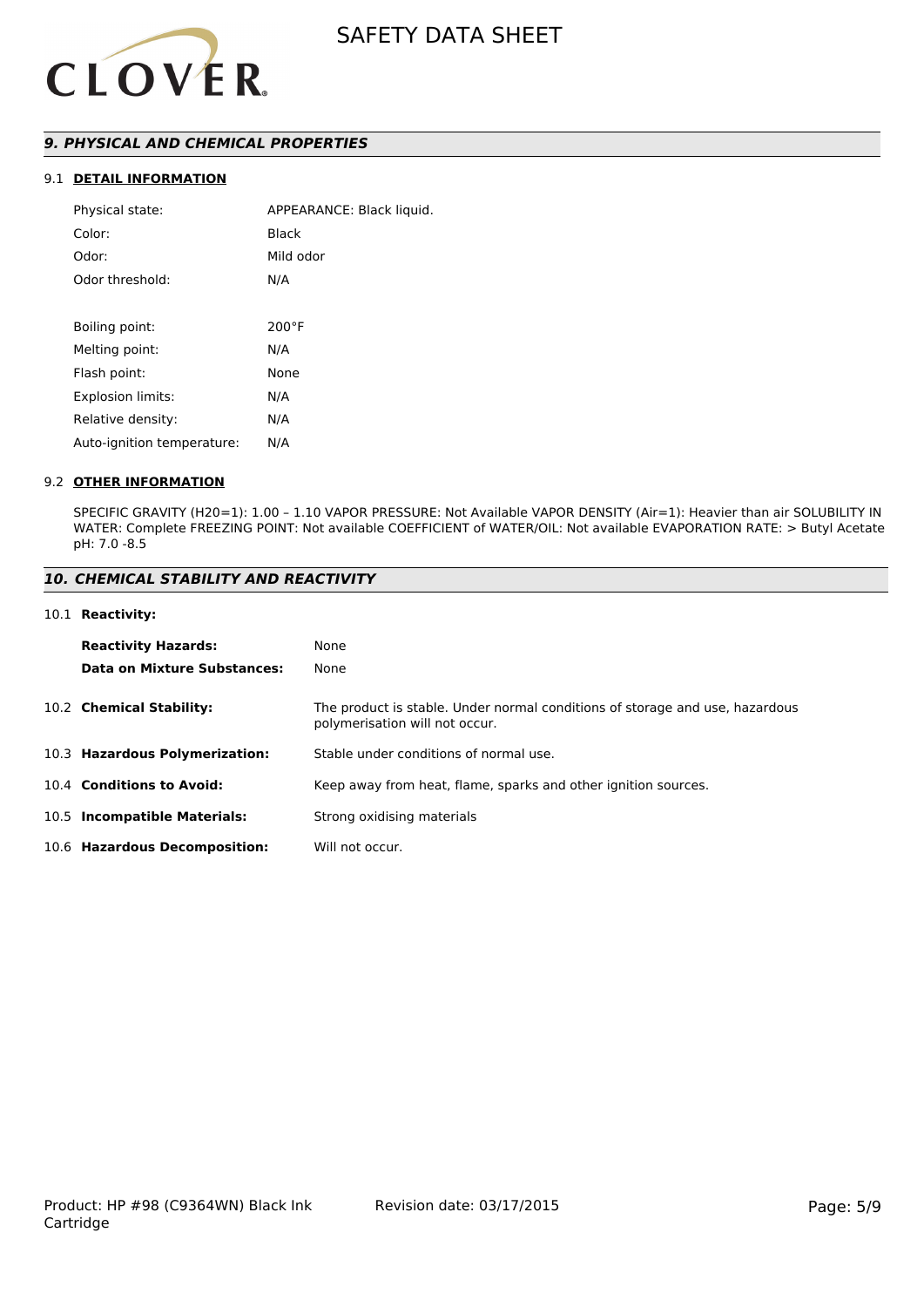

#### *11. INFORMATION ON TOXICOLOGICAL EFFECT*

| <b>Mixtures:</b>                   | N/A |
|------------------------------------|-----|
| <b>Acute Toxicity:</b>             | N/A |
| <b>Skin Corrosion/Irritation:</b>  | N/A |
| <b>Serious Eye Damage:</b>         | N/A |
| <b>Inhalation:</b>                 | N/A |
| <b>Sensitization:</b>              | N/A |
| <b>Mutagenicity:</b>               | N/A |
| Carcinogenicity:                   | N/A |
| <b>Reproductive Toxicity:</b>      | N/A |
| <b>STOT - Single Exposure:</b>     | N/A |
| <b>STOT - Multiple Exposure:</b>   | N/A |
| Ingestion:                         | N/A |
| <b>Hazard Class Information:</b>   | N/A |
| <b>Mixture on Market Data:</b>     | N/A |
| Symptoms:                          | N/A |
| <b>Delayed/Immediate Effects:</b>  | N/A |
| <b>Test Data on Mixture:</b>       | N/A |
| <b>Not Meeting Classification:</b> | N/A |
| <b>Routes of Exposure:</b>         | N/A |
| <b>Interactive Effects:</b>        | N/A |
| <b>Absence of Specific Data:</b>   | N/A |
| <b>Mixture vs Substance Data:</b>  | N/A |

#### *12. ECOLOGICAL INFORMATION*

| 12.1 <b>Eco toxicity:</b>           | N/A |
|-------------------------------------|-----|
| 12.2 Degradability:                 | N/A |
| 12.3 Bioaccumulation Potential: N/A |     |
| 12.4 Mobility in Soil:              | N/A |
| 12.5 PBT & vPvB Assessment:         | N/A |
| 12.6 Other Adverse Effects:         | N/A |
|                                     |     |

# *13. DISPOSAL CONSIDERATIONS*

#### **Disposal Information:**

 Dispose as a solid waste in accordance with local authority regulations. Empty container retains product residue.

#### **Physical/Chemical Properties that affect Treatment:**

Symbol: This product is not classified as dangerous

Risk Phrases: This product is not classified according to the federal, state and local environmental regulations.

#### **Waste Treatment Information:**

Do not shred toner cartridge, unless dust-explosion prevention measures are taken. Finely dispersed particles may form explosive mixtures in air. Dispose of in compliance with federal, state, and local regulations.

#### **Personal Protection Required:**

N/A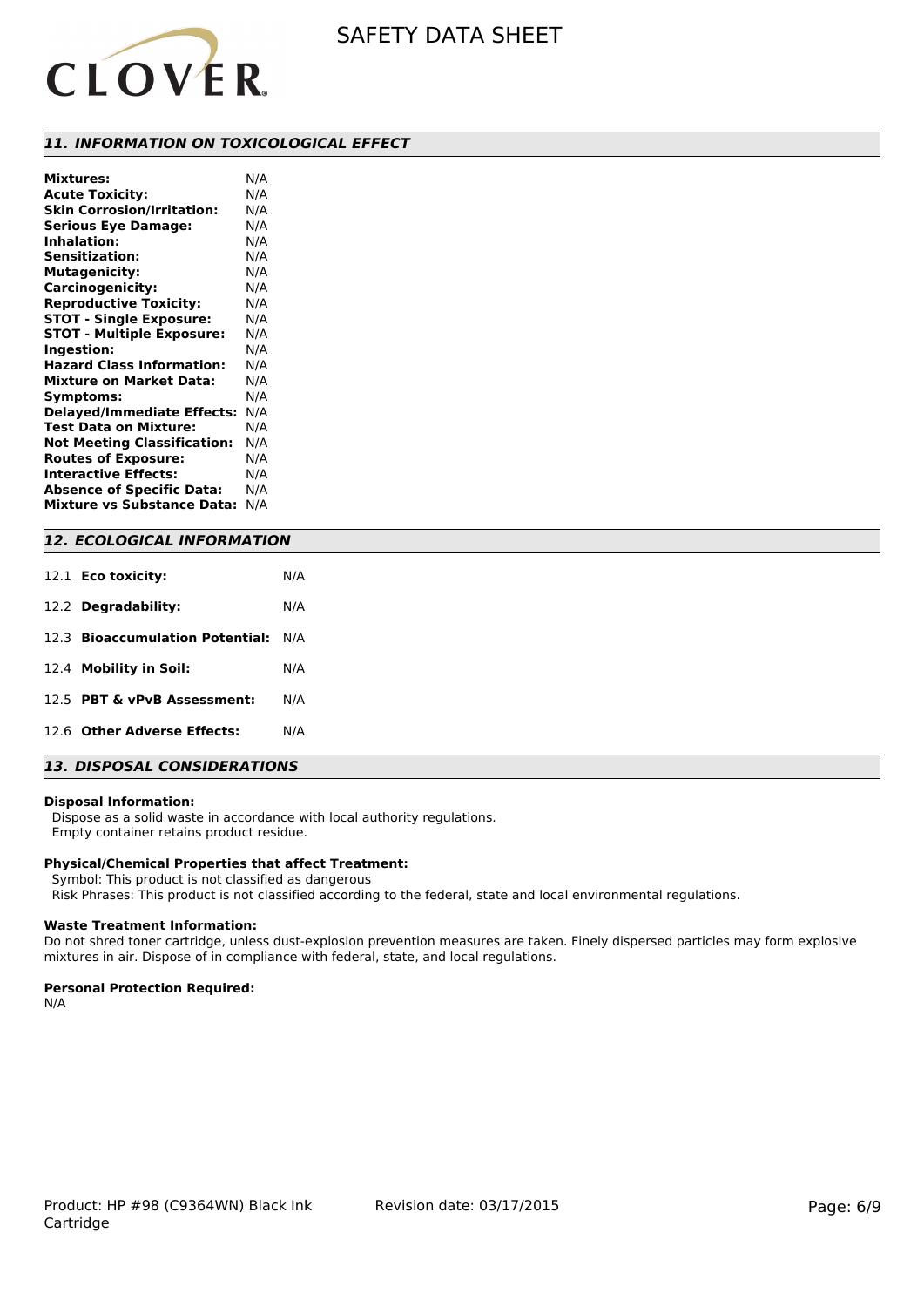

## *14. TRANSPORT INFORMATION*

|      | 14.1 <b>ID Number:</b>      | N/A                                               |
|------|-----------------------------|---------------------------------------------------|
|      | 14.2 Shipping Name:         | Not Regulated                                     |
|      | 14.3 Hazard Class:          | HMIS Rating: Health = $2$ Fire = 0 Reactivity = 0 |
|      | 14.4 Packing Group:         | N/A                                               |
|      | 14.5 Environmental Hazards: | N/A                                               |
|      | 14.6 User Precautions:      | N/A                                               |
| 14.7 | <b>Bulk Transport:</b>      | N/A                                               |

## *15. REGULATORY INFORMATION*

15.1 **Regulatory Information:** OSHA HAZARD CLASSIFICATION: Product not tested. It is not considered to be toxic per 29CFR1910.1200 but is considered to be a skin/eye irritant.

**EPA Regulatory Information:** N/A

**CERCLA Reportable Quantity:** N/A

15.2 **Superfund Information:**

# **Hazard Categories:**

**Immediate:** N/A

**Delayed:** N/A

**Fire:** NFPA Rating: Health  $= 1$  Fire  $= 0$  Reactivity  $= 0$ 

**Pressure:** N/A

**Reactivity:** N/A

#### **Section 302 - Extremely Hazardous:** N/A

**Section 311 - Hazardous:** Product not listed.

15.3 **State Regulations:** CALIFORNIA PROPOSITION 65 INFORMATION: None

15.4 **Other Regulatory Information:** CERCLA HAZARDOUS SUBSTANCE (40CFR 116): Not applicable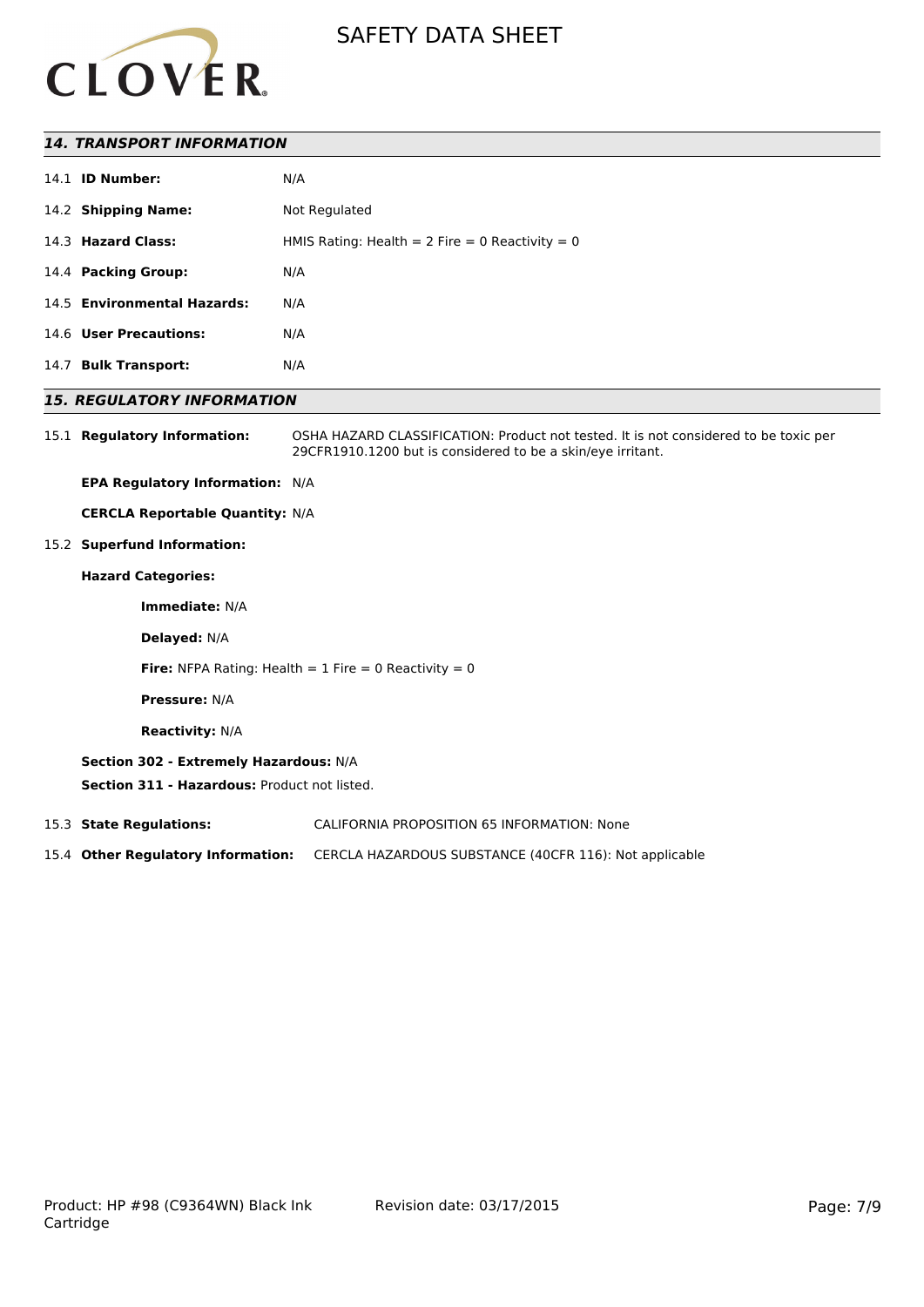

# *16. OTHER INFORMATION*

| <b>General Comments:</b>          | This information is based on our current knowledge. It should not therefore be construed as<br>quaranteeing specific properties of the products as described or their suitability for a particular<br>application |
|-----------------------------------|-------------------------------------------------------------------------------------------------------------------------------------------------------------------------------------------------------------------|
| <b>Creation Date of this SDS:</b> | 05/18/2015                                                                                                                                                                                                        |